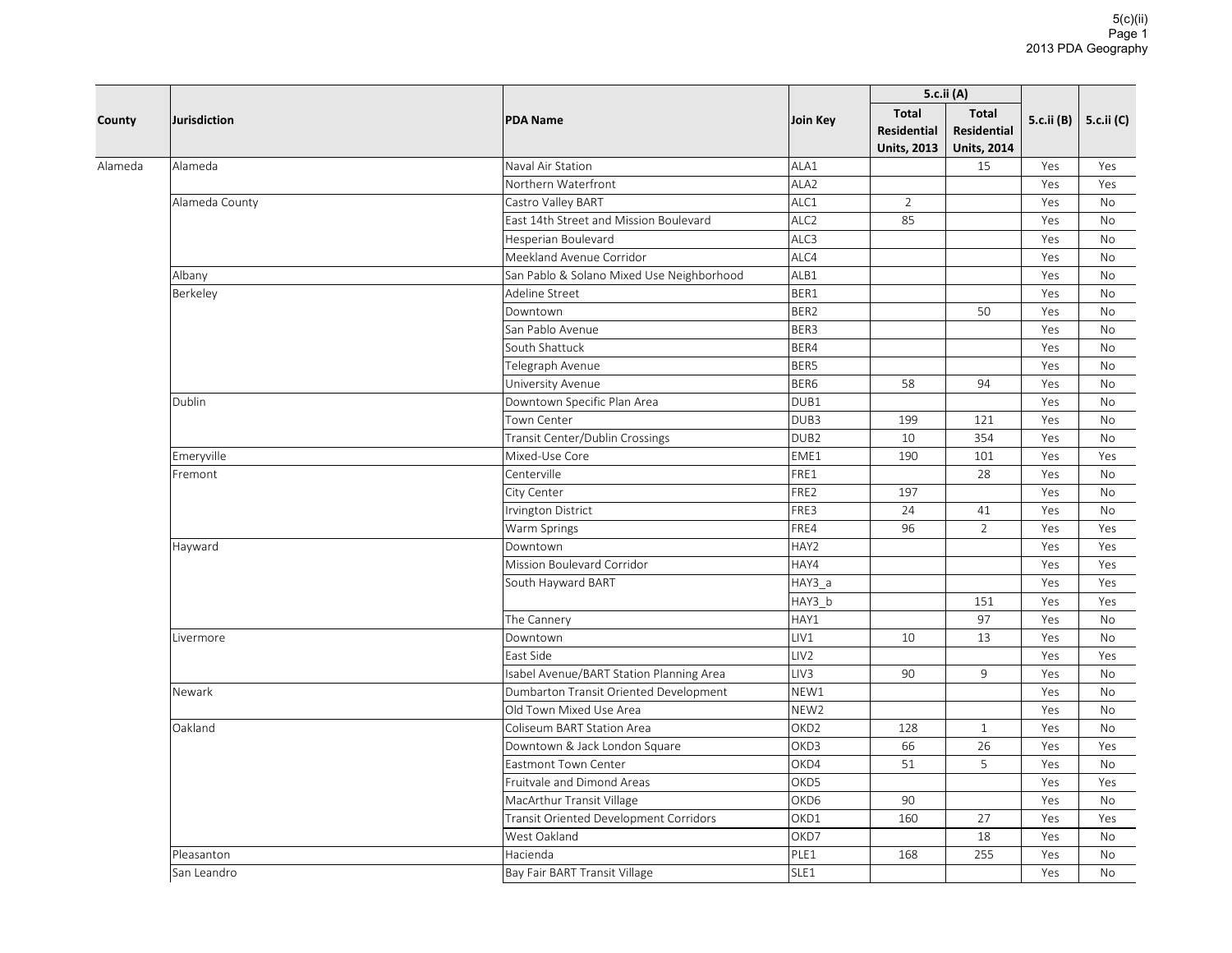| SLE3<br>Downtown Transit Oriented Development<br>Yes<br>No<br>SLE <sub>2</sub><br>East 14th Street<br>Yes<br>No<br><b>Intermodal Station District</b><br>UNI1<br>Union City<br>Yes<br><b>No</b><br>ANT1<br>Contra Costa Antioch<br>Hillcrest eBART Station<br>Yes<br>Yes<br>ANT <sub>2</sub><br>Rivertown Waterfront<br>Yes<br>No<br>Concord<br>CON1_a<br>Community Reuse Area/Los Medanos<br>Yes<br>No<br>CON1_b<br>Yes<br><b>No</b><br>CON <sub>2</sub><br>6<br>Yes<br><b>No</b><br>Downtown<br>CCC1<br>Contra Costa Centre<br>Contra Costa County<br>No<br>No<br>CCC4<br>Downtown El Sobrante<br>$\mathbf{1}$<br>No<br>No<br>$CCC3_a$<br>$\mathbf{3}$<br>$\mathbf{1}$<br>Pittsburg/Bay Point BART Station<br>No<br><b>No</b><br>CCC3 b<br><b>No</b><br><b>No</b><br>DAN1<br>Danville<br>2<br>Downtown<br>Yes<br>No<br>$ELC1_a$<br>El Cerrito<br>San Pablo Avenue Corridor<br>Yes<br>No<br>ELC1 b<br>57<br>Yes<br><b>No</b><br>Central Hercules<br>HER1<br><b>Hercules</b><br>Yes<br>Yes<br>HER2<br>Waterfront District<br>Yes<br>No<br>LAF1<br>Lafayette<br>Downtown<br>Yes<br>No<br>MAR1<br>Martinez<br>Downtown<br>49<br>Yes<br><b>No</b><br>MOR1<br>Moraga Center<br>Yes<br><b>No</b><br>Moraga<br>Oakley<br>OAK <sub>2</sub><br>Yes<br>Downtown<br>No<br>OAK1<br><b>Employment Area</b><br>30<br>Yes<br>No<br>OAK3<br>Potential Planning Area<br>Yes<br><b>No</b><br>ORI1<br>$\overline{2}$<br>Orinda<br>Downtown<br>28<br>Yes<br><b>No</b><br>Pinole<br>PIN <sub>2</sub><br>Appian Way Corridor<br>Yes<br>Yes<br>Old Town San Pablo Avenue<br>PIN1<br>Yes<br>Yes<br>PIT <sub>2</sub><br>Pittsburg<br>13<br>Yes<br>No<br>Downtown<br>Railroad Avenue eBART Station<br>PIT1<br>Yes<br><b>No</b><br>Pleasant Hill<br><b>Buskirk Avenue Corridor</b><br>PLH <sub>2</sub><br>$\mathbf{1}$<br>Yes<br><b>No</b><br>PLH1<br>Diablo Valley College<br>Yes<br>No<br>$\overline{2}$<br>Richmond<br>Central Richmond & 23rd Street Corridor<br>RIC1_a<br>Yes<br>No<br>$RIC1_b$<br>Yes<br><b>No</b><br>South Richmond<br>RIC <sub>2</sub><br>125<br>Yes<br><b>No</b><br>Richmond & Contra Costa County<br>North Richmond<br>CCC <sub>2</sub><br>$\mathbf{1}$<br>Yes<br><b>No</b><br>San Pablo Avenue & 23rd Street Corridors<br>SPA1<br>San Pablo<br>30<br>Yes<br>Yes<br>SAR1<br>San Ramon<br>City Center<br>Yes<br>Yes<br>North Camino Ramon<br>SAR <sub>2</sub><br>60<br>Yes<br><b>No</b><br>Walnut Creek<br>WAL1<br>West Downtown<br>Yes<br>No<br>West Contra Costa Transportation Advisory Committee<br>WCC1_a<br>San Pablo Avenue Corridor<br>Yes<br><b>No</b><br>$\mathbf{1}$<br>WCC1_c<br>Yes<br>Yes<br>WCC1_g<br>Yes<br><b>No</b> | County | <b>Jurisdiction</b> | <b>PDA Name</b> | Join Key | <b>Total</b><br><b>Residential</b><br><b>Units, 2013</b> | <b>Total</b><br><b>Residential</b><br><b>Units, 2014</b> | 5.c.ii (B) | 5.c.ii (C) |
|--------------------------------------------------------------------------------------------------------------------------------------------------------------------------------------------------------------------------------------------------------------------------------------------------------------------------------------------------------------------------------------------------------------------------------------------------------------------------------------------------------------------------------------------------------------------------------------------------------------------------------------------------------------------------------------------------------------------------------------------------------------------------------------------------------------------------------------------------------------------------------------------------------------------------------------------------------------------------------------------------------------------------------------------------------------------------------------------------------------------------------------------------------------------------------------------------------------------------------------------------------------------------------------------------------------------------------------------------------------------------------------------------------------------------------------------------------------------------------------------------------------------------------------------------------------------------------------------------------------------------------------------------------------------------------------------------------------------------------------------------------------------------------------------------------------------------------------------------------------------------------------------------------------------------------------------------------------------------------------------------------------------------------------------------------------------------------------------------------------------------------------------------------------------------------------------------------------------------------------------------------------------------------------------------------------------------------------------------------------------------------------------------------------------------------------------------------------------------------------------------------------------------------------------------------------------------------------------------------------------------------------|--------|---------------------|-----------------|----------|----------------------------------------------------------|----------------------------------------------------------|------------|------------|
|                                                                                                                                                                                                                                                                                                                                                                                                                                                                                                                                                                                                                                                                                                                                                                                                                                                                                                                                                                                                                                                                                                                                                                                                                                                                                                                                                                                                                                                                                                                                                                                                                                                                                                                                                                                                                                                                                                                                                                                                                                                                                                                                                                                                                                                                                                                                                                                                                                                                                                                                                                                                                                      |        |                     |                 |          |                                                          |                                                          |            |            |
|                                                                                                                                                                                                                                                                                                                                                                                                                                                                                                                                                                                                                                                                                                                                                                                                                                                                                                                                                                                                                                                                                                                                                                                                                                                                                                                                                                                                                                                                                                                                                                                                                                                                                                                                                                                                                                                                                                                                                                                                                                                                                                                                                                                                                                                                                                                                                                                                                                                                                                                                                                                                                                      |        |                     |                 |          |                                                          |                                                          |            |            |
|                                                                                                                                                                                                                                                                                                                                                                                                                                                                                                                                                                                                                                                                                                                                                                                                                                                                                                                                                                                                                                                                                                                                                                                                                                                                                                                                                                                                                                                                                                                                                                                                                                                                                                                                                                                                                                                                                                                                                                                                                                                                                                                                                                                                                                                                                                                                                                                                                                                                                                                                                                                                                                      |        |                     |                 |          |                                                          |                                                          |            |            |
|                                                                                                                                                                                                                                                                                                                                                                                                                                                                                                                                                                                                                                                                                                                                                                                                                                                                                                                                                                                                                                                                                                                                                                                                                                                                                                                                                                                                                                                                                                                                                                                                                                                                                                                                                                                                                                                                                                                                                                                                                                                                                                                                                                                                                                                                                                                                                                                                                                                                                                                                                                                                                                      |        |                     |                 |          |                                                          |                                                          |            |            |
|                                                                                                                                                                                                                                                                                                                                                                                                                                                                                                                                                                                                                                                                                                                                                                                                                                                                                                                                                                                                                                                                                                                                                                                                                                                                                                                                                                                                                                                                                                                                                                                                                                                                                                                                                                                                                                                                                                                                                                                                                                                                                                                                                                                                                                                                                                                                                                                                                                                                                                                                                                                                                                      |        |                     |                 |          |                                                          |                                                          |            |            |
|                                                                                                                                                                                                                                                                                                                                                                                                                                                                                                                                                                                                                                                                                                                                                                                                                                                                                                                                                                                                                                                                                                                                                                                                                                                                                                                                                                                                                                                                                                                                                                                                                                                                                                                                                                                                                                                                                                                                                                                                                                                                                                                                                                                                                                                                                                                                                                                                                                                                                                                                                                                                                                      |        |                     |                 |          |                                                          |                                                          |            |            |
|                                                                                                                                                                                                                                                                                                                                                                                                                                                                                                                                                                                                                                                                                                                                                                                                                                                                                                                                                                                                                                                                                                                                                                                                                                                                                                                                                                                                                                                                                                                                                                                                                                                                                                                                                                                                                                                                                                                                                                                                                                                                                                                                                                                                                                                                                                                                                                                                                                                                                                                                                                                                                                      |        |                     |                 |          |                                                          |                                                          |            |            |
|                                                                                                                                                                                                                                                                                                                                                                                                                                                                                                                                                                                                                                                                                                                                                                                                                                                                                                                                                                                                                                                                                                                                                                                                                                                                                                                                                                                                                                                                                                                                                                                                                                                                                                                                                                                                                                                                                                                                                                                                                                                                                                                                                                                                                                                                                                                                                                                                                                                                                                                                                                                                                                      |        |                     |                 |          |                                                          |                                                          |            |            |
|                                                                                                                                                                                                                                                                                                                                                                                                                                                                                                                                                                                                                                                                                                                                                                                                                                                                                                                                                                                                                                                                                                                                                                                                                                                                                                                                                                                                                                                                                                                                                                                                                                                                                                                                                                                                                                                                                                                                                                                                                                                                                                                                                                                                                                                                                                                                                                                                                                                                                                                                                                                                                                      |        |                     |                 |          |                                                          |                                                          |            |            |
|                                                                                                                                                                                                                                                                                                                                                                                                                                                                                                                                                                                                                                                                                                                                                                                                                                                                                                                                                                                                                                                                                                                                                                                                                                                                                                                                                                                                                                                                                                                                                                                                                                                                                                                                                                                                                                                                                                                                                                                                                                                                                                                                                                                                                                                                                                                                                                                                                                                                                                                                                                                                                                      |        |                     |                 |          |                                                          |                                                          |            |            |
|                                                                                                                                                                                                                                                                                                                                                                                                                                                                                                                                                                                                                                                                                                                                                                                                                                                                                                                                                                                                                                                                                                                                                                                                                                                                                                                                                                                                                                                                                                                                                                                                                                                                                                                                                                                                                                                                                                                                                                                                                                                                                                                                                                                                                                                                                                                                                                                                                                                                                                                                                                                                                                      |        |                     |                 |          |                                                          |                                                          |            |            |
|                                                                                                                                                                                                                                                                                                                                                                                                                                                                                                                                                                                                                                                                                                                                                                                                                                                                                                                                                                                                                                                                                                                                                                                                                                                                                                                                                                                                                                                                                                                                                                                                                                                                                                                                                                                                                                                                                                                                                                                                                                                                                                                                                                                                                                                                                                                                                                                                                                                                                                                                                                                                                                      |        |                     |                 |          |                                                          |                                                          |            |            |
|                                                                                                                                                                                                                                                                                                                                                                                                                                                                                                                                                                                                                                                                                                                                                                                                                                                                                                                                                                                                                                                                                                                                                                                                                                                                                                                                                                                                                                                                                                                                                                                                                                                                                                                                                                                                                                                                                                                                                                                                                                                                                                                                                                                                                                                                                                                                                                                                                                                                                                                                                                                                                                      |        |                     |                 |          |                                                          |                                                          |            |            |
|                                                                                                                                                                                                                                                                                                                                                                                                                                                                                                                                                                                                                                                                                                                                                                                                                                                                                                                                                                                                                                                                                                                                                                                                                                                                                                                                                                                                                                                                                                                                                                                                                                                                                                                                                                                                                                                                                                                                                                                                                                                                                                                                                                                                                                                                                                                                                                                                                                                                                                                                                                                                                                      |        |                     |                 |          |                                                          |                                                          |            |            |
|                                                                                                                                                                                                                                                                                                                                                                                                                                                                                                                                                                                                                                                                                                                                                                                                                                                                                                                                                                                                                                                                                                                                                                                                                                                                                                                                                                                                                                                                                                                                                                                                                                                                                                                                                                                                                                                                                                                                                                                                                                                                                                                                                                                                                                                                                                                                                                                                                                                                                                                                                                                                                                      |        |                     |                 |          |                                                          |                                                          |            |            |
|                                                                                                                                                                                                                                                                                                                                                                                                                                                                                                                                                                                                                                                                                                                                                                                                                                                                                                                                                                                                                                                                                                                                                                                                                                                                                                                                                                                                                                                                                                                                                                                                                                                                                                                                                                                                                                                                                                                                                                                                                                                                                                                                                                                                                                                                                                                                                                                                                                                                                                                                                                                                                                      |        |                     |                 |          |                                                          |                                                          |            |            |
|                                                                                                                                                                                                                                                                                                                                                                                                                                                                                                                                                                                                                                                                                                                                                                                                                                                                                                                                                                                                                                                                                                                                                                                                                                                                                                                                                                                                                                                                                                                                                                                                                                                                                                                                                                                                                                                                                                                                                                                                                                                                                                                                                                                                                                                                                                                                                                                                                                                                                                                                                                                                                                      |        |                     |                 |          |                                                          |                                                          |            |            |
|                                                                                                                                                                                                                                                                                                                                                                                                                                                                                                                                                                                                                                                                                                                                                                                                                                                                                                                                                                                                                                                                                                                                                                                                                                                                                                                                                                                                                                                                                                                                                                                                                                                                                                                                                                                                                                                                                                                                                                                                                                                                                                                                                                                                                                                                                                                                                                                                                                                                                                                                                                                                                                      |        |                     |                 |          |                                                          |                                                          |            |            |
|                                                                                                                                                                                                                                                                                                                                                                                                                                                                                                                                                                                                                                                                                                                                                                                                                                                                                                                                                                                                                                                                                                                                                                                                                                                                                                                                                                                                                                                                                                                                                                                                                                                                                                                                                                                                                                                                                                                                                                                                                                                                                                                                                                                                                                                                                                                                                                                                                                                                                                                                                                                                                                      |        |                     |                 |          |                                                          |                                                          |            |            |
|                                                                                                                                                                                                                                                                                                                                                                                                                                                                                                                                                                                                                                                                                                                                                                                                                                                                                                                                                                                                                                                                                                                                                                                                                                                                                                                                                                                                                                                                                                                                                                                                                                                                                                                                                                                                                                                                                                                                                                                                                                                                                                                                                                                                                                                                                                                                                                                                                                                                                                                                                                                                                                      |        |                     |                 |          |                                                          |                                                          |            |            |
|                                                                                                                                                                                                                                                                                                                                                                                                                                                                                                                                                                                                                                                                                                                                                                                                                                                                                                                                                                                                                                                                                                                                                                                                                                                                                                                                                                                                                                                                                                                                                                                                                                                                                                                                                                                                                                                                                                                                                                                                                                                                                                                                                                                                                                                                                                                                                                                                                                                                                                                                                                                                                                      |        |                     |                 |          |                                                          |                                                          |            |            |
|                                                                                                                                                                                                                                                                                                                                                                                                                                                                                                                                                                                                                                                                                                                                                                                                                                                                                                                                                                                                                                                                                                                                                                                                                                                                                                                                                                                                                                                                                                                                                                                                                                                                                                                                                                                                                                                                                                                                                                                                                                                                                                                                                                                                                                                                                                                                                                                                                                                                                                                                                                                                                                      |        |                     |                 |          |                                                          |                                                          |            |            |
|                                                                                                                                                                                                                                                                                                                                                                                                                                                                                                                                                                                                                                                                                                                                                                                                                                                                                                                                                                                                                                                                                                                                                                                                                                                                                                                                                                                                                                                                                                                                                                                                                                                                                                                                                                                                                                                                                                                                                                                                                                                                                                                                                                                                                                                                                                                                                                                                                                                                                                                                                                                                                                      |        |                     |                 |          |                                                          |                                                          |            |            |
|                                                                                                                                                                                                                                                                                                                                                                                                                                                                                                                                                                                                                                                                                                                                                                                                                                                                                                                                                                                                                                                                                                                                                                                                                                                                                                                                                                                                                                                                                                                                                                                                                                                                                                                                                                                                                                                                                                                                                                                                                                                                                                                                                                                                                                                                                                                                                                                                                                                                                                                                                                                                                                      |        |                     |                 |          |                                                          |                                                          |            |            |
|                                                                                                                                                                                                                                                                                                                                                                                                                                                                                                                                                                                                                                                                                                                                                                                                                                                                                                                                                                                                                                                                                                                                                                                                                                                                                                                                                                                                                                                                                                                                                                                                                                                                                                                                                                                                                                                                                                                                                                                                                                                                                                                                                                                                                                                                                                                                                                                                                                                                                                                                                                                                                                      |        |                     |                 |          |                                                          |                                                          |            |            |
|                                                                                                                                                                                                                                                                                                                                                                                                                                                                                                                                                                                                                                                                                                                                                                                                                                                                                                                                                                                                                                                                                                                                                                                                                                                                                                                                                                                                                                                                                                                                                                                                                                                                                                                                                                                                                                                                                                                                                                                                                                                                                                                                                                                                                                                                                                                                                                                                                                                                                                                                                                                                                                      |        |                     |                 |          |                                                          |                                                          |            |            |
|                                                                                                                                                                                                                                                                                                                                                                                                                                                                                                                                                                                                                                                                                                                                                                                                                                                                                                                                                                                                                                                                                                                                                                                                                                                                                                                                                                                                                                                                                                                                                                                                                                                                                                                                                                                                                                                                                                                                                                                                                                                                                                                                                                                                                                                                                                                                                                                                                                                                                                                                                                                                                                      |        |                     |                 |          |                                                          |                                                          |            |            |
|                                                                                                                                                                                                                                                                                                                                                                                                                                                                                                                                                                                                                                                                                                                                                                                                                                                                                                                                                                                                                                                                                                                                                                                                                                                                                                                                                                                                                                                                                                                                                                                                                                                                                                                                                                                                                                                                                                                                                                                                                                                                                                                                                                                                                                                                                                                                                                                                                                                                                                                                                                                                                                      |        |                     |                 |          |                                                          |                                                          |            |            |
|                                                                                                                                                                                                                                                                                                                                                                                                                                                                                                                                                                                                                                                                                                                                                                                                                                                                                                                                                                                                                                                                                                                                                                                                                                                                                                                                                                                                                                                                                                                                                                                                                                                                                                                                                                                                                                                                                                                                                                                                                                                                                                                                                                                                                                                                                                                                                                                                                                                                                                                                                                                                                                      |        |                     |                 |          |                                                          |                                                          |            |            |
|                                                                                                                                                                                                                                                                                                                                                                                                                                                                                                                                                                                                                                                                                                                                                                                                                                                                                                                                                                                                                                                                                                                                                                                                                                                                                                                                                                                                                                                                                                                                                                                                                                                                                                                                                                                                                                                                                                                                                                                                                                                                                                                                                                                                                                                                                                                                                                                                                                                                                                                                                                                                                                      |        |                     |                 |          |                                                          |                                                          |            |            |
|                                                                                                                                                                                                                                                                                                                                                                                                                                                                                                                                                                                                                                                                                                                                                                                                                                                                                                                                                                                                                                                                                                                                                                                                                                                                                                                                                                                                                                                                                                                                                                                                                                                                                                                                                                                                                                                                                                                                                                                                                                                                                                                                                                                                                                                                                                                                                                                                                                                                                                                                                                                                                                      |        |                     |                 |          |                                                          |                                                          |            |            |
|                                                                                                                                                                                                                                                                                                                                                                                                                                                                                                                                                                                                                                                                                                                                                                                                                                                                                                                                                                                                                                                                                                                                                                                                                                                                                                                                                                                                                                                                                                                                                                                                                                                                                                                                                                                                                                                                                                                                                                                                                                                                                                                                                                                                                                                                                                                                                                                                                                                                                                                                                                                                                                      |        |                     |                 |          |                                                          |                                                          |            |            |
|                                                                                                                                                                                                                                                                                                                                                                                                                                                                                                                                                                                                                                                                                                                                                                                                                                                                                                                                                                                                                                                                                                                                                                                                                                                                                                                                                                                                                                                                                                                                                                                                                                                                                                                                                                                                                                                                                                                                                                                                                                                                                                                                                                                                                                                                                                                                                                                                                                                                                                                                                                                                                                      |        |                     |                 |          |                                                          |                                                          |            |            |
|                                                                                                                                                                                                                                                                                                                                                                                                                                                                                                                                                                                                                                                                                                                                                                                                                                                                                                                                                                                                                                                                                                                                                                                                                                                                                                                                                                                                                                                                                                                                                                                                                                                                                                                                                                                                                                                                                                                                                                                                                                                                                                                                                                                                                                                                                                                                                                                                                                                                                                                                                                                                                                      |        |                     |                 |          |                                                          |                                                          |            |            |
|                                                                                                                                                                                                                                                                                                                                                                                                                                                                                                                                                                                                                                                                                                                                                                                                                                                                                                                                                                                                                                                                                                                                                                                                                                                                                                                                                                                                                                                                                                                                                                                                                                                                                                                                                                                                                                                                                                                                                                                                                                                                                                                                                                                                                                                                                                                                                                                                                                                                                                                                                                                                                                      |        |                     |                 |          |                                                          |                                                          |            |            |
|                                                                                                                                                                                                                                                                                                                                                                                                                                                                                                                                                                                                                                                                                                                                                                                                                                                                                                                                                                                                                                                                                                                                                                                                                                                                                                                                                                                                                                                                                                                                                                                                                                                                                                                                                                                                                                                                                                                                                                                                                                                                                                                                                                                                                                                                                                                                                                                                                                                                                                                                                                                                                                      |        |                     |                 |          |                                                          |                                                          |            |            |
|                                                                                                                                                                                                                                                                                                                                                                                                                                                                                                                                                                                                                                                                                                                                                                                                                                                                                                                                                                                                                                                                                                                                                                                                                                                                                                                                                                                                                                                                                                                                                                                                                                                                                                                                                                                                                                                                                                                                                                                                                                                                                                                                                                                                                                                                                                                                                                                                                                                                                                                                                                                                                                      |        |                     |                 |          |                                                          |                                                          |            |            |
|                                                                                                                                                                                                                                                                                                                                                                                                                                                                                                                                                                                                                                                                                                                                                                                                                                                                                                                                                                                                                                                                                                                                                                                                                                                                                                                                                                                                                                                                                                                                                                                                                                                                                                                                                                                                                                                                                                                                                                                                                                                                                                                                                                                                                                                                                                                                                                                                                                                                                                                                                                                                                                      |        |                     |                 |          |                                                          |                                                          |            |            |
|                                                                                                                                                                                                                                                                                                                                                                                                                                                                                                                                                                                                                                                                                                                                                                                                                                                                                                                                                                                                                                                                                                                                                                                                                                                                                                                                                                                                                                                                                                                                                                                                                                                                                                                                                                                                                                                                                                                                                                                                                                                                                                                                                                                                                                                                                                                                                                                                                                                                                                                                                                                                                                      |        |                     |                 |          |                                                          |                                                          |            |            |
|                                                                                                                                                                                                                                                                                                                                                                                                                                                                                                                                                                                                                                                                                                                                                                                                                                                                                                                                                                                                                                                                                                                                                                                                                                                                                                                                                                                                                                                                                                                                                                                                                                                                                                                                                                                                                                                                                                                                                                                                                                                                                                                                                                                                                                                                                                                                                                                                                                                                                                                                                                                                                                      |        |                     |                 |          |                                                          |                                                          |            |            |
|                                                                                                                                                                                                                                                                                                                                                                                                                                                                                                                                                                                                                                                                                                                                                                                                                                                                                                                                                                                                                                                                                                                                                                                                                                                                                                                                                                                                                                                                                                                                                                                                                                                                                                                                                                                                                                                                                                                                                                                                                                                                                                                                                                                                                                                                                                                                                                                                                                                                                                                                                                                                                                      |        |                     |                 |          |                                                          |                                                          |            |            |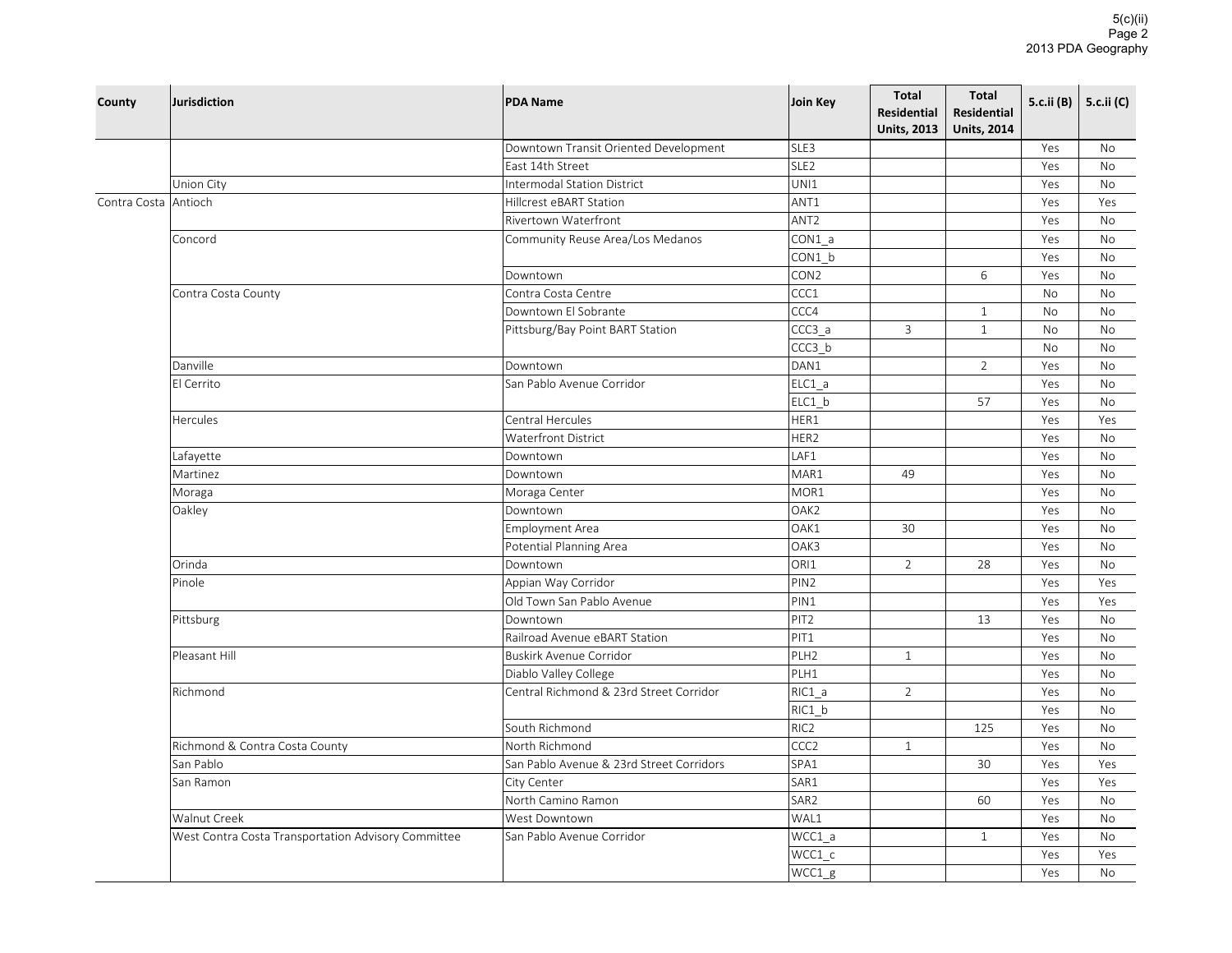| County    | <b>Jurisdiction</b>                                                       | <b>PDA Name</b>                                  | <b>Join Key</b>     | Total<br><b>Residential</b><br><b>Units, 2013</b> | <b>Total</b><br><b>Residential</b><br><b>Units, 2014</b> | 5.c.ii (B) | 5.c.ii (C) |
|-----------|---------------------------------------------------------------------------|--------------------------------------------------|---------------------|---------------------------------------------------|----------------------------------------------------------|------------|------------|
| Marin     | Marin County                                                              | Urbanized 101 Corridor                           | MCO1                |                                                   | $\mathbf{1}$                                             | No         | No         |
|           | San Rafael                                                                | Civic Center/North Rafael Town Center            | SRA2                |                                                   |                                                          | Yes        | No         |
|           |                                                                           | Downtown                                         | SRA1                |                                                   |                                                          | Yes        | No         |
| Napa      | American Canyon                                                           | Highway 29 Corridor                              | ACA1                |                                                   |                                                          | Yes        | No         |
|           | Napa                                                                      | Downtown Napa                                    | NAP1                |                                                   |                                                          | Yes        | No         |
|           |                                                                           | Soscol Gateway Corridor                          | NAP2                |                                                   |                                                          | Yes        | No         |
|           | San Francisco San Francisco                                               | 19th Avenue                                      | SFO10               |                                                   | 7                                                        | Yes        | No         |
|           |                                                                           | Balboa Park                                      | SFO <sub>2</sub>    |                                                   | $\mathsf{3}$                                             | Yes        | No         |
|           |                                                                           | Bayview/Hunters Point Shipyard/Candlestick Point | SFO1                | 140                                               | 157                                                      | Yes        | No         |
|           |                                                                           | Downtown-Van Ness-Geary                          | SFO <sub>3</sub>    | 1190                                              | 1565                                                     | Yes        | No         |
|           |                                                                           | Eastern Neighborhoods                            | SFO4                | 300                                               | 285                                                      | Yes        | No         |
|           |                                                                           | Market & Octavia                                 | SFO11               | 687                                               | 745                                                      | Yes        | No         |
|           |                                                                           | Mission Bay                                      | SFO <sub>5</sub>    |                                                   | 800                                                      | Yes        | No         |
|           |                                                                           | Mission-San Jose Corridor                        | SFO12               | 18                                                | 12                                                       | Yes        | <b>No</b>  |
|           |                                                                           | Port of San Francisco                            | SFO <sub>6</sub>    |                                                   |                                                          | Yes        | <b>No</b>  |
|           |                                                                           | Transbay Terminal                                | SFO7                | 120                                               |                                                          | Yes        | <b>No</b>  |
|           |                                                                           | Treasure Island                                  | SFO <sub>8</sub>    |                                                   |                                                          | Yes        | <b>No</b>  |
|           | San Francisco & Brisbane                                                  | San Francisco/San Mateo Bi-County Area           | SFO9_b              |                                                   |                                                          | Yes        | <b>No</b>  |
| San Mateo | Belmont                                                                   | Villages of Belmont                              | BEL1                |                                                   |                                                          | Yes        | No         |
|           | Burlingame                                                                | Burlingame El Camino Real                        | BUR1                |                                                   | 13                                                       | Yes        | Yes        |
|           | City/County Association of Governments of San Mateo County El Camino Real |                                                  | $CCG1_a$            |                                                   | 9                                                        | Yes        | <b>No</b>  |
|           |                                                                           |                                                  | $CCG1_b$            |                                                   |                                                          | Yes        | <b>No</b>  |
|           |                                                                           |                                                  | $CCG1_c$            |                                                   |                                                          | Yes        | <b>No</b>  |
|           |                                                                           |                                                  | CCG1 d              |                                                   |                                                          | Yes        | No         |
|           |                                                                           |                                                  | CCG1e               |                                                   |                                                          | Yes        | No         |
|           |                                                                           |                                                  | $CCG1_f$            | 197                                               | $\overline{2}$                                           | Yes        | No         |
|           |                                                                           |                                                  | $CCG1$ _h           |                                                   | $\mathbf{1}$                                             | Yes        | <b>No</b>  |
|           |                                                                           |                                                  | CCG1 i              | 146                                               |                                                          | Yes        | No         |
|           |                                                                           |                                                  | CCG1                |                                                   |                                                          | Yes        | No         |
|           |                                                                           |                                                  | $CCG1_k$            | 36                                                |                                                          | Yes        | <b>No</b>  |
|           |                                                                           |                                                  | CCG1                | $\overline{2}$                                    | 3                                                        | Yes        | Yes        |
|           |                                                                           |                                                  | $CCG1$ <sub>m</sub> |                                                   |                                                          | Yes        | No         |
|           | Daly City                                                                 | Bayshore                                         | DAL1                |                                                   | $\overline{2}$                                           | Yes        | No         |
|           |                                                                           | Mission Boulevard                                | DAL <sub>2</sub>    |                                                   |                                                          | Yes        | No         |
|           | East Palo Alto                                                            | Ravenswood                                       | EPA1                |                                                   |                                                          | Yes        | <b>No</b>  |
|           | Menlo Park                                                                | El Camino Real Corridor and Downtown             | MEN1                | 22                                                |                                                          | Yes        | No         |
|           | Millbrae                                                                  | Transit Station Area                             | MIL1                |                                                   | 54                                                       | Yes        | No         |
|           | Redwood City                                                              | Broadway/Veterans Boulevard Corridor             | RWC2                | 132                                               |                                                          | Yes        | Yes        |
|           |                                                                           | Downtown                                         | RWC1                | 116                                               | 1123                                                     | Yes        | No         |
|           | San Bruno                                                                 | Transit Corridors                                | SBR1                | $\mathbf{1}$                                      | $\mathbf{1}$                                             | Yes        | No         |
|           | San Carlos                                                                | Railroad Corridor                                | SCA1 CCG1 h         |                                                   |                                                          | Yes        | <b>No</b>  |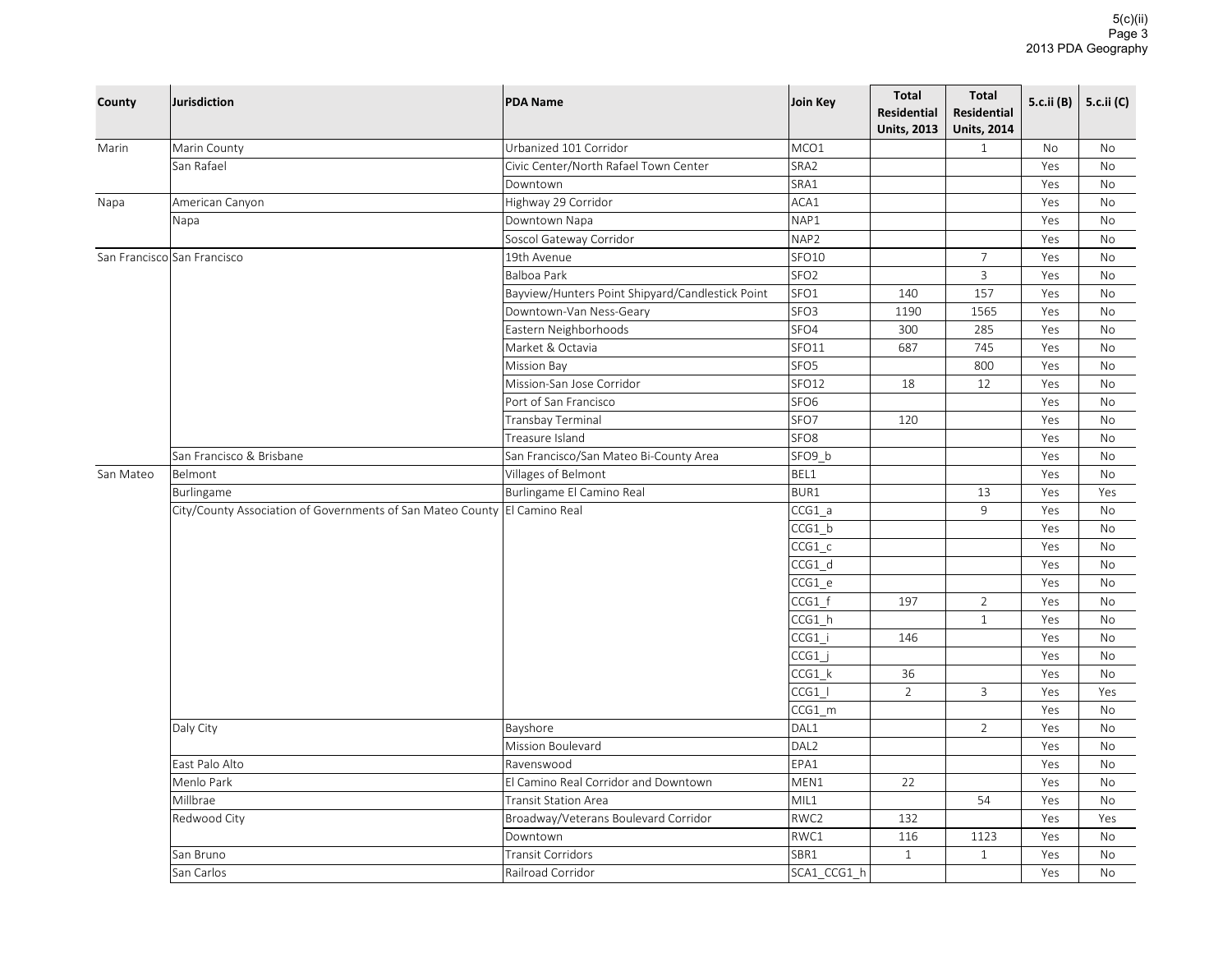| County      | Jurisdiction                                | <b>PDA Name</b>                                         | Join Key         | <b>Total</b><br><b>Residential</b><br><b>Units, 2013</b> | <b>Total</b><br><b>Residential</b><br><b>Units, 2014</b> | 5.c.ii (B) | 5.c.ii (C) |
|-------------|---------------------------------------------|---------------------------------------------------------|------------------|----------------------------------------------------------|----------------------------------------------------------|------------|------------|
|             | San Francisco & Brisbane                    | San Francisco/San Mateo Bi-County Area                  | SFO9 a           |                                                          |                                                          | Yes        | Yes        |
|             | San Mateo                                   | Downtown                                                | SMA1             |                                                          |                                                          | Yes        | No         |
|             |                                             | El Camino Real                                          | SMA3 CCG1 f      |                                                          |                                                          | Yes        | <b>No</b>  |
|             |                                             | Rail Corridor                                           | SMA <sub>2</sub> | 283                                                      | 172                                                      | Yes        | Yes        |
|             | South San Francisco                         | Downtown                                                | SSF1             |                                                          |                                                          | Yes        | No         |
| Santa Clara | Campbell                                    | Central Redevelopment Area                              | CAM1             |                                                          |                                                          | Yes        | <b>No</b>  |
|             | Gilroy                                      | Downtown                                                | GIL1             | 22                                                       | 36                                                       | Yes        | No         |
|             | Milpitas                                    | Transit Area                                            | MPT1             | 502                                                      | 232                                                      | Yes        | <b>No</b>  |
|             | Morgan Hill                                 | Downtown                                                | MOH1             |                                                          | 23                                                       | Yes        | No         |
|             | Mountain View                               | Downtown                                                | MVW <sub>2</sub> | 81                                                       | 173                                                      | Yes        | No         |
|             |                                             | El Camino Real                                          | MVW4             | $\overline{7}$                                           | 407                                                      | Yes        | Yes        |
|             |                                             | North Bayshore                                          | MVW6             |                                                          |                                                          | Yes        | Yes        |
|             |                                             | San Antonio                                             | MVW3             | $\mathbf{1}$                                             | $\mathbf{1}$                                             | Yes        | No         |
|             |                                             | Whisman Station                                         | MVW1             |                                                          |                                                          | Yes        | <b>No</b>  |
|             | Palo Alto                                   | California Avenue                                       | PAL1             | 5                                                        |                                                          | Yes        | <b>No</b>  |
|             | San Jose                                    | Bascom TOD Corridor                                     | SJO14            |                                                          |                                                          | Yes        | <b>No</b>  |
|             |                                             | Bascom Urban Village                                    | SJO15            |                                                          |                                                          | Yes        | No         |
|             |                                             | Berryessa Station                                       | SJO5             | 22                                                       | 42                                                       | Yes        | <b>No</b>  |
|             |                                             | Blossom Hill/Snell Urban Village                        | SJO17            |                                                          |                                                          | Yes        | No         |
|             |                                             | Camden Urban Village                                    | SJO16            |                                                          |                                                          | Yes        | No         |
|             |                                             | Capitol Corridor Urban Villages                         | SJO18            |                                                          |                                                          | Yes        | No         |
|             |                                             | Capitol/Tully/King Urban Villages                       | SJO11            |                                                          |                                                          | Yes        | No         |
|             |                                             | Communications Hill                                     | SJO6             | 106                                                      |                                                          | Yes        | No         |
|             |                                             | Cottle Transit Village (Hitachi)                        | SJO <sub>2</sub> | 931                                                      | 70                                                       | Yes        | No         |
|             |                                             | Downtown "Frame"                                        | SJO4             | 317                                                      | 13                                                       | Yes        | Yes        |
|             |                                             | East Santa Clara/Alum Rock Corridor                     | SJO8             |                                                          | $\overline{2}$                                           | Yes        | Yes        |
|             |                                             | Greater Downtown                                        | SJO1             | 659                                                      |                                                          | Yes        | No         |
|             |                                             | North San Jose                                          | SJO3             | 787                                                      |                                                          | Yes        | Yes        |
|             |                                             | Oakridge/Almaden Plaza Urban Village                    | SJO10            |                                                          |                                                          | Yes        | No         |
|             |                                             | Saratoga TOD Corridor                                   | SJO12            |                                                          |                                                          | Yes        | No         |
|             |                                             | Stevens Creek TOD Corridor                              | SJO9             |                                                          | $\overline{4}$                                           | Yes        | No         |
|             |                                             | West San Carlos and Southwest Expressway Corridors SJO7 |                  | 175                                                      |                                                          | Yes        | No         |
|             |                                             | Westgate/El Paseo Urban Village                         | SJO19            |                                                          |                                                          | Yes        | No         |
|             |                                             | Winchester Boulevard TOD Corridor                       | SJO13            |                                                          |                                                          | Yes        | No         |
|             | Santa Clara                                 | El Camino Real Focus Area                               | SCL1             | 186                                                      | 246                                                      | Yes        | No         |
|             |                                             | Santa Clara Station Focus Area                          | SCL <sub>2</sub> |                                                          |                                                          | Yes        | No         |
|             | Santa Clara Valley Transportation Authority | City Cores, Corridors & Station Areas                   | VTA1 a           |                                                          | $\mathbf{1}$                                             | Yes        | No         |
|             |                                             |                                                         | VTA1 b           |                                                          | $\mathbf{1}$                                             | Yes        | No         |
|             |                                             |                                                         | VTA1 c           | 3                                                        | $\overline{2}$                                           | Yes        | No         |
|             |                                             |                                                         | VTA1 d           |                                                          |                                                          | Yes        | No         |
|             |                                             |                                                         | VTA1 e           |                                                          | $\overline{4}$                                           | Yes        | <b>No</b>  |
|             |                                             |                                                         |                  |                                                          |                                                          |            |            |